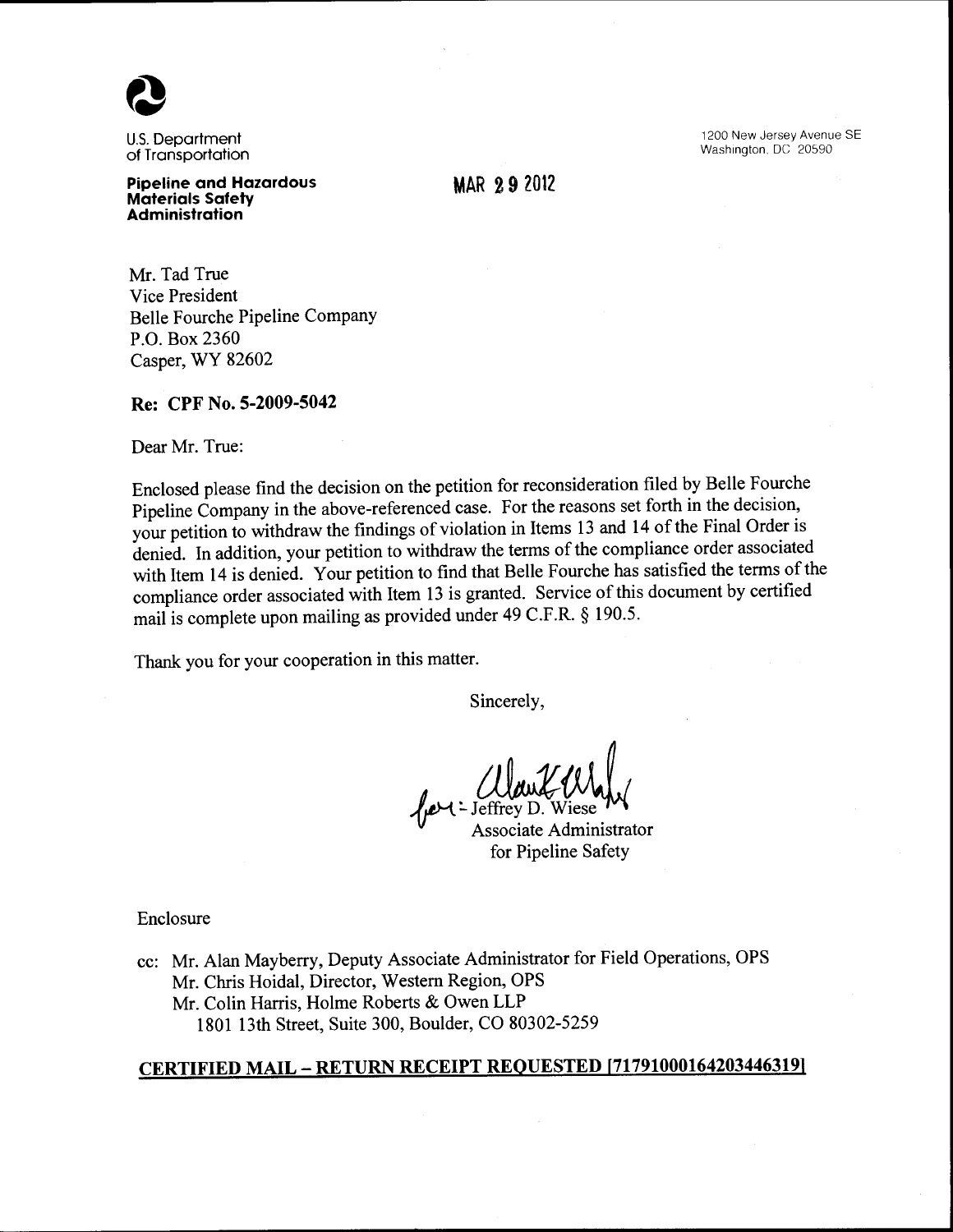# U.S. DEPARTMENT OF TRANSPORTATION PIPELINE AND HAZARDOUS MATERIALS SAFETY ADMINISTRATION OFFICE OF PIPELINE SAFETY WASHINGTON, D.C. 20590

) ) ) ) ) )

In the Matter of

Belle Fourche Pipeline Company,

Petitioner.  $\frac{1}{2}$  CPF No. 5-2009-5042

### DECISION ON PETITION FOR RECONSIDERATION

On November 21, 2011, pursuant to 49 U.S.C. §§ 60118 and 60122, the Pipeline and Hazardous Materials Safety Administration (PHMSA) issued a Final Order in this proceeding finding that Belle Fourche Pipeline Company (BFPL or Petitioner) committed nine violations of the pipeline safety regulations in 49 C.F.R. Part 195. The Final Order assessed a civil penalty of \$131,900 for four of the violations and ordered BFPL to take certain corrective measures (Compliance Order). BFPL operates approximately 600 miles of pipeline in Montana, North Dakota, and Wyoming transporting crude oil and refined petroleum products.'

BFPL submitted a Petition for Reconsideration of the Final Order dated December 9, 2011 (Petition). In its Petition, BFPL requested reconsideration of Items 13 and 14 in the Final Order, which had found that BFPL violated 49 C.F.R. §§ 195.577(a) and 195.579(a), respectively. Petitioner also requested a stay of the terms of the Compliance Order associated with those items pending the issuance of a decision on its Petition. PHMSA granted the stay on January 13, 2012.<sup>2</sup>

Pursuant to 49 C.F.R. § 190.215, a respondent may petition for reconsideration of a final order that has been issued pursuant to§ 190.213. Section 190.215 provides that PHMSA does not consider repetitious information or arguments, but may consider additional facts or arguments if the Petitioner submits a valid reason explaining why such information was not presented prior to issuance of the final order. PHMSA may grant or deny, in whole or in part, a petition for reconsideration without further proceedings, but may request additional information or comment as deemed appropriate.

<sup>&</sup>lt;sup>1</sup> This information is reported by BFPL as required by 49 C.F.R. § 195.49. On its website, the company states that it operates I ,500 miles of pipeline. http://www.truecos.com/BFPL (last accessed Mar. 8, 20 12).

 $2$  The Final Order did not assess civil penalties for Items 13 and 14. On December 19, 2011, BFPL submitted payment in full of the civil penalties assessed in the Final Order for Items 8, 9, 10, 11.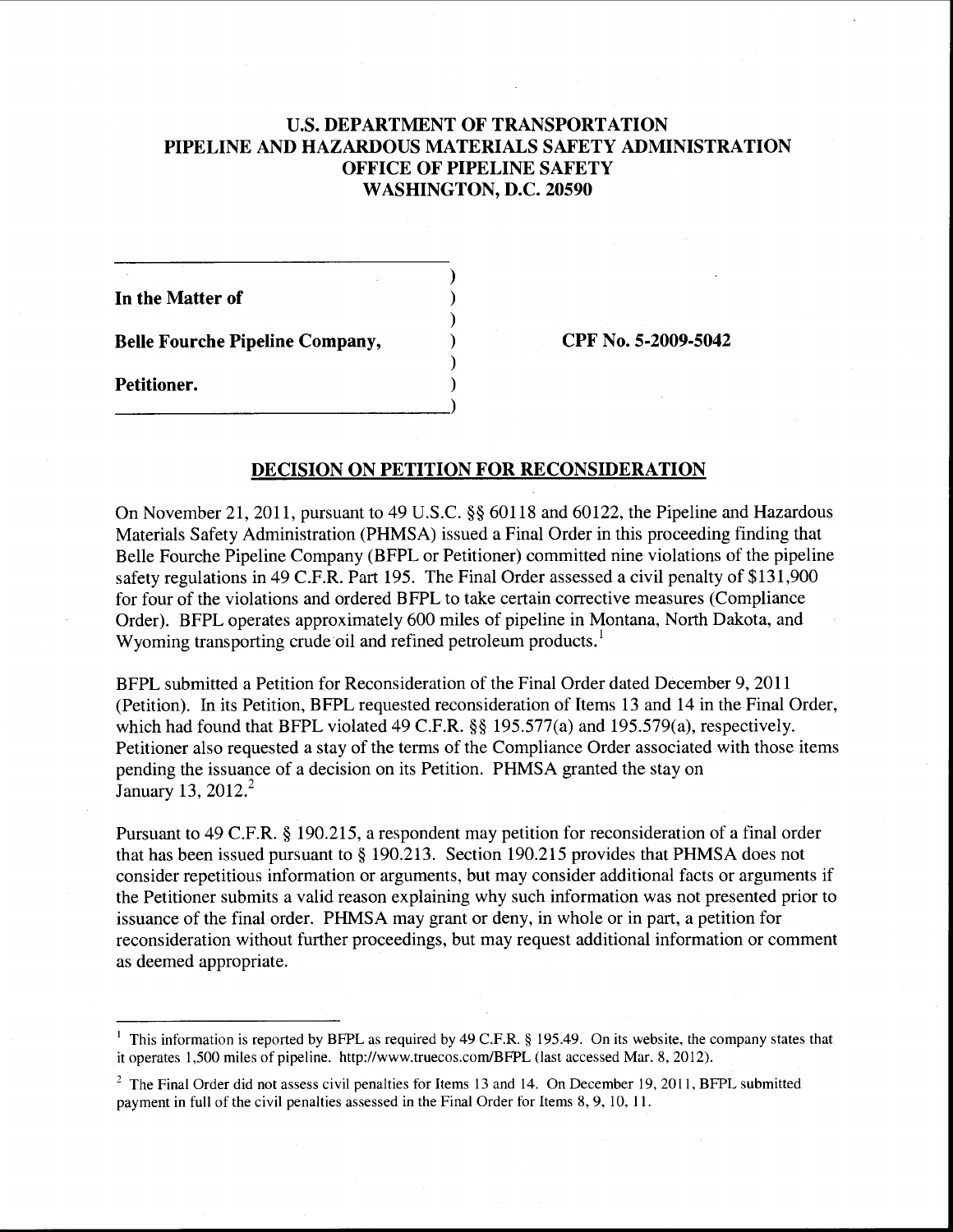### **Item 13:** The Final Order determined that BFPL violated 49 C.F.R. § 195.577(a), which states:

#### § **195.577 What must I do to alleviate interference currents?**

(a) For pipelines exposed to stray currents, you must have a program to identify, test for, and minimize the detrimental effects of such currents.

The Final Order determined that BFPL failed to have and implement a program to identify, test for, and minimize the detrimental effects of stray currents on the company's pipeline. As stated in the Order, the operator's cathodic protection survey records from January 2006 to December 2008 showed there were areas on its pipeline with high "off' levels, indicative of interference currents that could have an adverse effect on the pipeline. BFPL could not produce a documented interference study or any other evidence to demonstrate the company took action in accordance with§ 195.577(a) to test the interference currents that were detected during the surveys to determine whether any effects were adverse to the pipeline and to mitigate detrimental effects.

In its Petition, BFPL acknowledged that  $\S 195.577(a)$  requires companies to identify, test for, and minimize the detrimental effects of electrical current flowing from an external source to the affected pipeline.<sup>3</sup> Petitioner disagreed, however, that BFPL violated this requirement. The company argued that there was insufficient evidence of a violation presented by OPS, and that the evidence of compliance presented by BFPL was not properly considered.

First, BFPL argued that the finding of violation was in error because the evidence presented by OPS did not support the finding. Specifically, Petitioner stated that the cathodic protection survey records from 2006 to 2008 were not sufficient evidence to prove a violation.<sup>4</sup>

As noted in the Final Order, BFPL's survey records from 2006-2008 indicated that its pipeline was exposed to interference currents. Under § 195.577(a), the company was required to identify, test for, and minimize the detrimental effects of those stray currents. Despite the indications of interference currents, BFPL did not produce any evidence to demonstrate that it had taken action during the time period in question to conduct tests to determine whether the interference currents were adversely affecting the pipeline.<sup>5</sup> These facts constituted sufficient evidence for PHMSA to find that BFPL violated  $\S$  195.577(a).

Second, Petitioner argued that the company's survey records from 2006-2008 demonstrated that the company did, in fact, have a program to identify and test for interference currents. Petitioner stated "[t]he whole purpose of the surveys" was to identify and test for interference currents, citing testimony it offered at the hearing. 6 Petitioner claimed that this evidence was not addressed in the Order.

6 Petition at 3.

<sup>&</sup>lt;sup>3</sup> Petition at 2.

<sup>4</sup> Petition at 2.

<sup>&</sup>lt;sup>5</sup> BFPL conducted a close interval survey in July 2009, but as stated in the Final Order, the survey was performed after the OPS inspection, and therefore did not demonstrate compliance for the time period in question.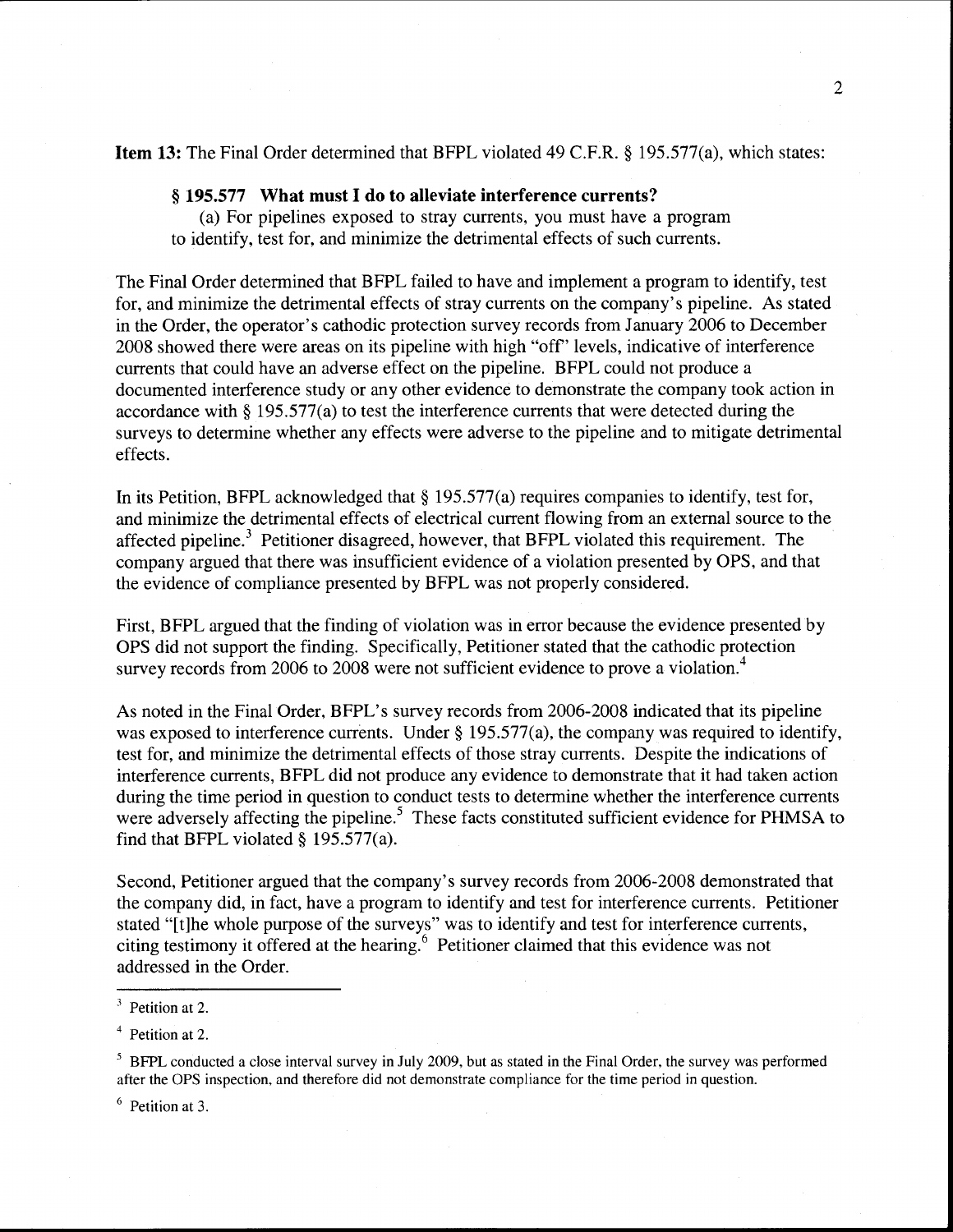The Final Order specifically addressed this position taken by the operator and the evidence it offered in support. For example, the Final Order noted that "BFPL claimed the reports used by PHMSA in support of the allegation demonstrated this program was in place and implemented."<sup>7</sup> While the survey report records showed Petitioner could apparently detect interference currents on its pipeline, the Order concluded that the records themselves did not demonstrate compliance with § 195.577(a) because, among other things, BFPL never actually tested the interference currents during the time period in question to determine if they were detrimental. $8$ 

BFPL argued in its Petition that it was not necessary for the company to test the interference currents because testimony in the record "unarguably shows" that the interference currents were not detrimental to the pipeline.<sup>9</sup> Petitioner cited a statement by its witness that the pipelines in the area are all tied together with either piping, electrical grounding, or bonds. Petitioner argued there was no need to conduct additional tests or mitigation "because any issues had already been mitigated."<sup>10</sup> Petitioner claimed this evidence was not acknowledged or refuted in the Order.

The Final Order specifically discussed BFPL's claim that it knew the source of the current and that it was not detrimental.  $\left[1\right]$  The Order quoted the company's own Brief, which recited the testimony of its witness that the pipelines in the area "are tied together with either piping, electrical grounding between the different pipeline companies in the area, or by bonds."<sup>12</sup> The . Final Order determined, however, that the company's assumption that interference currents were not detrimental was not an excuse for failing to conduct the testing required under the regulation. BFPL provided no evidence that it performed an analysis during the time period in question to confirm that interference currents were not detrimental to the pipeline.

Lastly, Petitioner argued that it was improper for the Final Order to include a statement that BFPL failed to follow written procedures for determining if the stray currents had detrimental effects. Petitioner claimed the issue of "written procedures" was never raised at the hearing.<sup>13</sup>

The Notice of Probable Violation provided sufficient notice to BFPL that the company had allegedly violated the requirement in§ 195.577(a) to identify, test for, and minimize the detrimental effects of interference currents.<sup>14</sup> Whether or not BFPL had adequate written procedures in place for these activities, the company violated§ 195.577(a) by failing to test the interference currents to determine if they were detrimental to the pipeline facility.

Final Order at 16.

<sup>&</sup>lt;sup>8</sup> Although Petitioner is correct that the testimony it offered on this point was not quoted in the Order, the testimony only repeated the claim advanced by the company, namely that "[t]he survey reports used by [PHMSA] inspectors .. . is conclusive evidence that Belle Fourche implements this program." BFPL's Hearing Exhibit 10 at ¶3.

<sup>&</sup>lt;sup>9</sup> Petition at 3.

 $10$  Petition at 3.

<sup>&</sup>lt;sup>11</sup> Final Order at 15.

<sup>&</sup>lt;sup>12</sup> Final Order at 15, (quoting BFPL's Post-hearing Brief at 22 (Oct. 11, 2010), which cited Hearing Ex. 10 at  $\P$ 4).

<sup>&</sup>lt;sup>13</sup> Petition at 4. *See* also Final Order at 16. Petitioner submitted copies of its written procedures.

<sup>&</sup>lt;sup>14</sup> Petitioner' program under § 195.577 must be in writing in accordance with § 195.402(c)(3).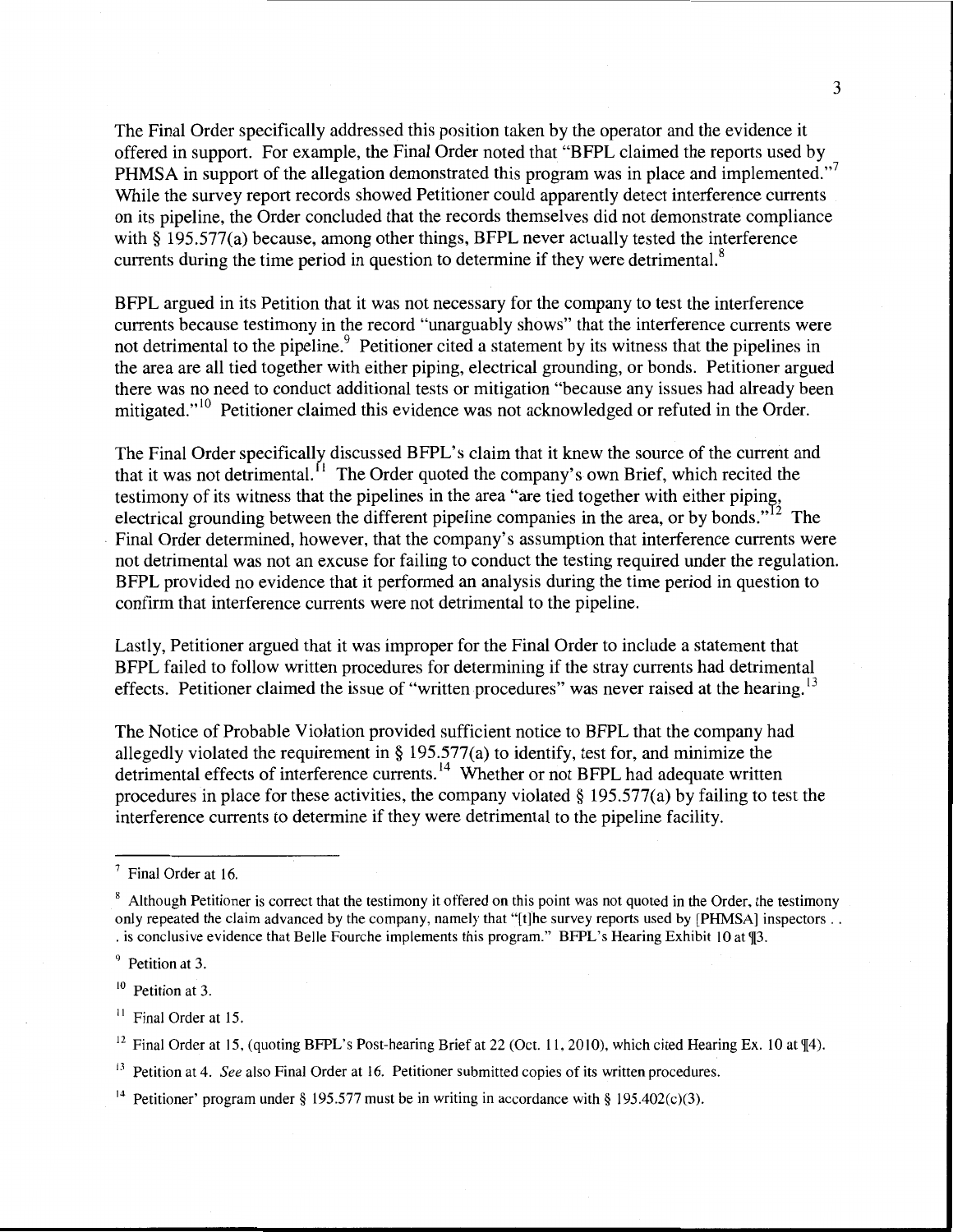For the above reasons, I confirm that BFPL committed a violation of  $\S$  195.577(a). BFPL's petition to withdraw the finding of violation for Item 13 is *denied.* 

In its Petition, BFPL argued that the close interval survey (CIS) it performed in July 2009 should be found to have satisfied the terms of the Compliance Order associated with Item 13.<sup>15</sup> In its post-hearing submission, OPS "agree[d] that the performance of that CIS renders the proposed compliance order unnecessary."<sup>16</sup> For these reasons, I find there is no need for BFPL to take further action to remediate this compliance item. BFPL's request that PHMSA find it has satisfied the compliance terms associated with Item 13 is *granted.* 

Item 14: The Final Order determined that BFPL violated 49 C.F.R. § 195.579(a), which states:

### § 195.579 What must I do to mitigate internal corrosion?

(a) *General.* If you transport any hazardous liquid or carbon dioxide that would corrode the pipeline, you must investigate the corrosive effect of the hazardous liquid or carbon dioxide on the pipeline and take adequate steps to mitigate internal corrosion.

The Final Order found that BFPL had failed to investigate the corrosive effect of the hazardous liquid it transported and to take adequate steps to mitigate internal corrosion. As stated in the Order, BFPL's pipeline system experienced at least three pipeline leaks between 2006 and 2008 that were caused by internal corrosion, but the company never investigated the corrosive effect of the product or mitigated the internal corrosion.

In its Petition, BFPL did not disagree that the company never investigated the corrosive effect of the product or mitigated internal corrosion. Petitioner argued, however, the regulation did not require the company to conduct an investigation in the first place. Petitioner stated that the regulation "does not impose an absolute obligation" on all operators to conduct an internal corrosion study, but only in cases where "such liquid 'would' corrode the pipeline" is an investigation required.<sup>17</sup> Petitioner claimed the Final Order was erroneous in applying the regulation in a way that requires the company to conduct an internal corrosion study irrespective of the nature of the liquids transported. Petitioner also argued the Final Order impermissibly used guidance to broaden the regulatory requirement beyond the text of the regulation.

After reviewing the Final Order, I find PHMSA applied§ 195.579(a) in a manner that is consistent with the text of the regulation. Section 195.579(a) establishes a duty for operators to investigate and mitigate internal corrosion whenever the product would corrode the pipeline. Petitioner's pipeline system experienced a series of accidents caused by internal corrosionevidence the product transported "would corrode the pipeline."<sup>18</sup> Despite the information that product *was actually causing internal corrosion,* BFPL failed to investigate and mitigate the

 $15$  Petition at 6-7.

<sup>&</sup>lt;sup>16</sup> OPS Post-Hearing Submittal at 10 (Nov. 12, 2010).

<sup>&</sup>lt;sup>17</sup> Petition at 5.

 $18$  § 195.579(a).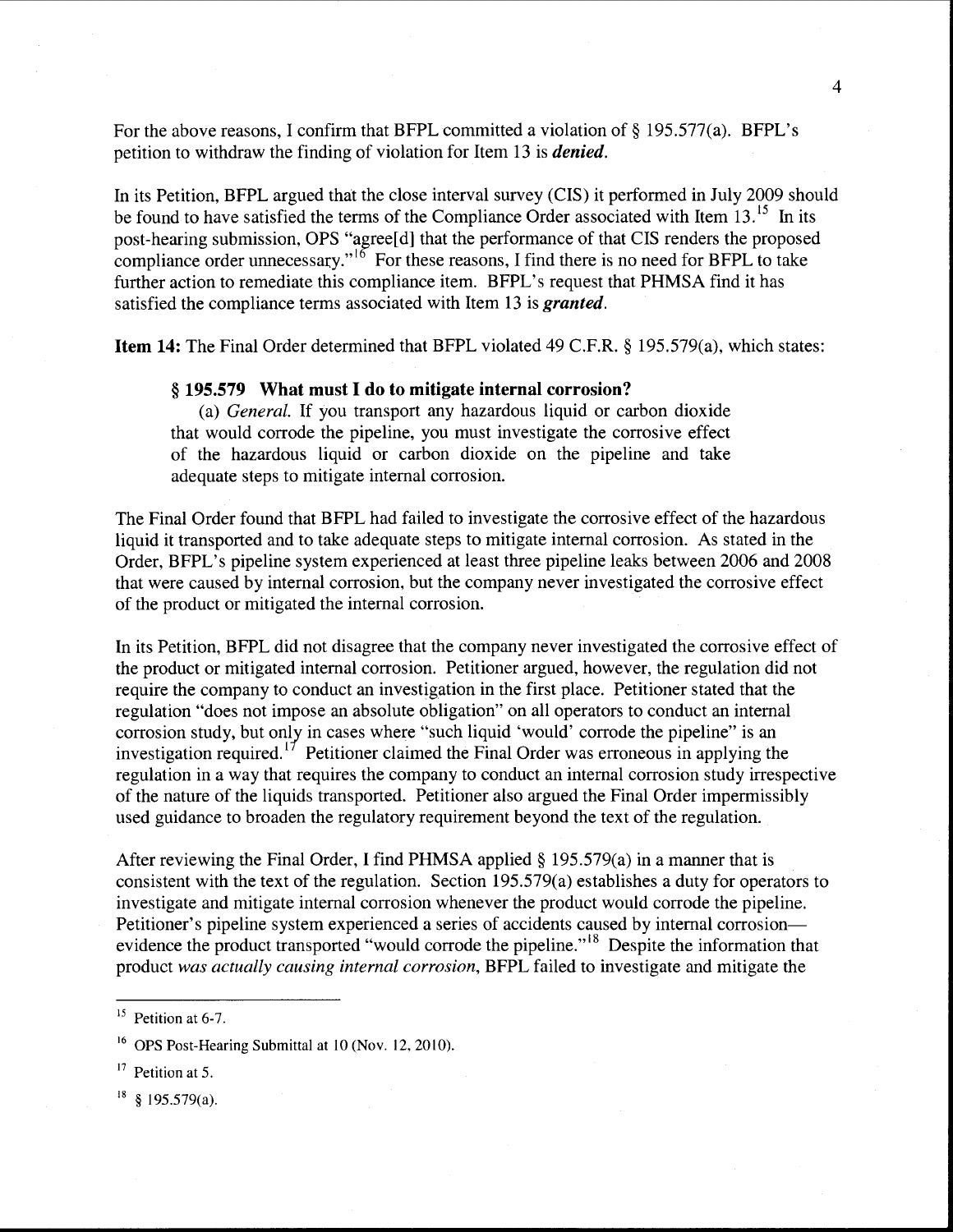internal corrosion. BFPL's failure to investigate and take steps to mitigate the internal corrosion support the agency's conclusion that the company violated the requirements in § 195.579(a).

The agency's conclusion was based on application of the regulation to the facts of the case.<sup>19</sup> Reference to an Advisory Bulletin in the Final Order was merely ancillary. For example, the Order cited to an Advisory Bulletin issued by the agency in 2008 to explain why BFPL's purported interpretation of the regulation was erroneous. BFPL had claimed the regulation requires prior "knowledge or reasonable belief' that product would corrode the pipeline before triggering the investigation requirements in§ 195.579(a). Based on that interpretation, the company had argued it was never obligated to conduct an investigation.<sup>20</sup>

To explain why that interpretation is incorrect, the Final Order cited to the advisory, which was issued to remind operators of their responsibilities to identify circumstances under which the potential for internal corrosion must be investigated. In particular, the advisory noted that  $\S$  195.579(a) requires operators "to determine if the hazardous liquids they are transporting could corrode the pipeline and, if so, take adequate steps to mitigate that corrosion potential.<sup> $21$ </sup> The document cautioned operators that even though "the base commodity may not be corrosive, all hazardous liquids regulated under part 195 could be corrosive during some phase of the production and/or manufacturing process when contaminants could be introduced." The advisory was consistent with statements made by the agency in the preamble to the original rulemaking.<sup>22</sup> Contrary to the interpretation advanced by BFPL, neither the regulation, its preamble, nor the advisory conveyed that operators must first have knowledge or reasonable belief that a product would corrode the pipeline before triggering § 195.579(a).

Petitioner cited two court decisions that it claimed supported the position that an agency may not rely on interpretive guidance to expand a regulation without going through notice and comment.<sup>23</sup> Since the finding of violation was not based on the advisory or interpretive guidance, the two decisions cited by Petitioner are inapplicable.<sup>24</sup>

<sup>&</sup>lt;sup>19</sup> See Final Order at 18 (finding that "[g]iven the pipeline failures caused by internal corrosion, BFPL was required under§ 195.579(a) to investigate the corrosive effects of the hazardous liquid transported in its pipeline system.").

 $20$  Brief at 24 (stating "there must be some type of prior knowledge or reasonable belief, based on the circumstances, that the hazardous liquid would corrode the pipeline."); *see also* Final Order at 17.

<sup>&</sup>lt;sup>21</sup> Proper Identification of Internal Corrosion Risk, 73 Fed. Reg. 71,089 (Nov. 24, 2008).

<sup>&</sup>lt;sup>22</sup> Controlling Corrosion on Hazardous Liquid and Carbon Dioxide Pipelines, 66 Fed. Reg. 66,994, 67,000 (Dec. 27, 200 I) (stating the rule "requires operators to investigate the effects of transporting hazardous liquid or carbon dioxide which could corrode the pipeline, and take adequate steps to mitigate corrosion.").

<sup>&</sup>lt;sup>23</sup> Petition at 5, citing *Natural Resources Defense Council v. EPA*, 643 F.3d 311, 321 (D.C. Cir. 2011); and *National Mining Ass'n v. Jackson,* 768 F.Supp.2d 34,49 (D.D.C. 2011).

<sup>&</sup>lt;sup>24</sup> Agencies may issue regulatory interpretations in accordance with 5 U.S.C. § 553(b)(A). An "administrative interpretation ... becomes of controlling weight unless it is plainly erroneous or inconsistent with the regulation." *Bowles v. Seminole Rock* & *Sand Co.,* 325 U.S. 410 (1945).